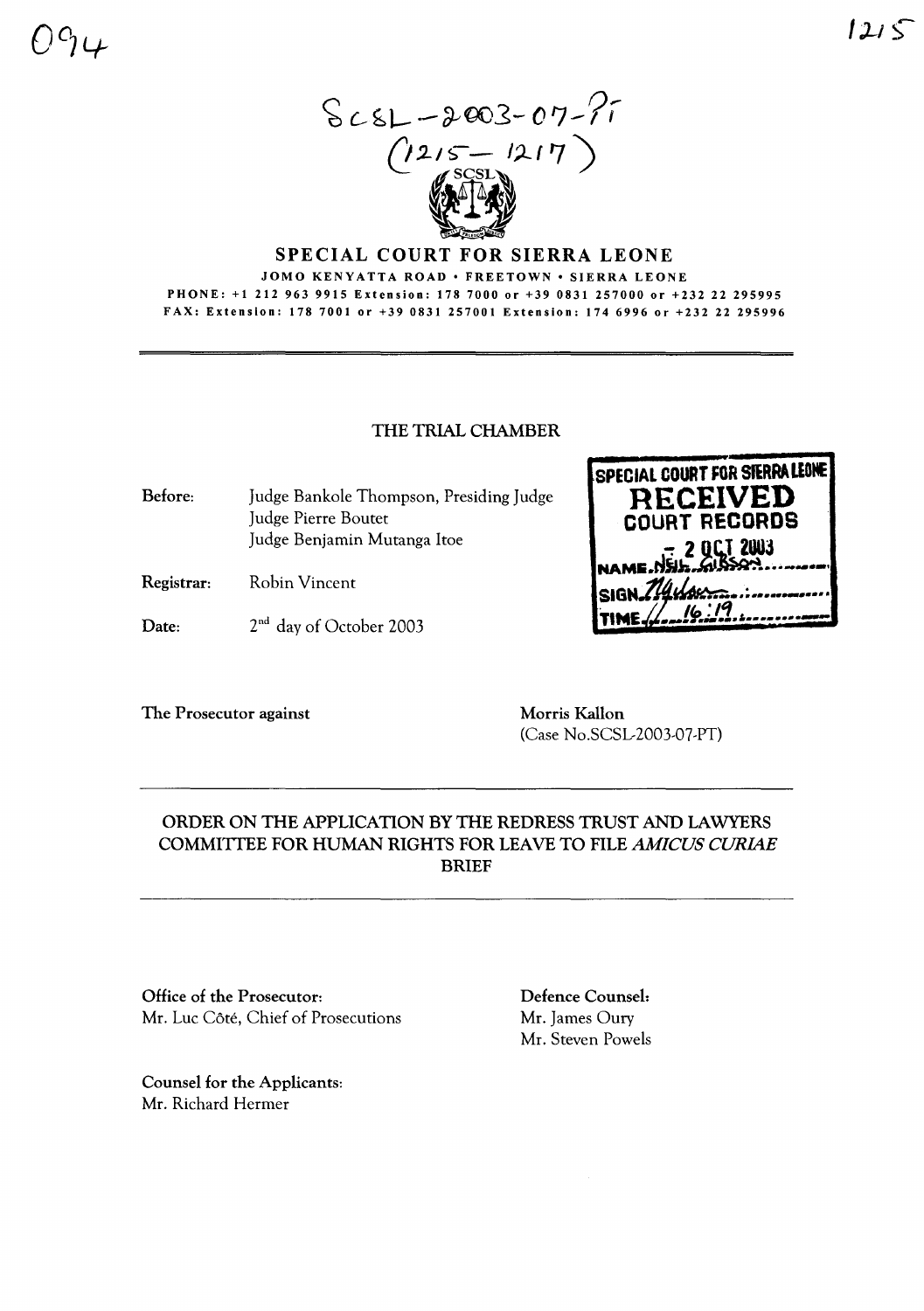#### THE SPECIAL COURT FOR SIERRA LEONE ("the Special Court"),

SITTING as the Trial Chamber ("the Chamber"), composed of Judge Bankole Thompson, Presiding Judge, Judge Pierre Boutet, and Judge Benjamin Mutanga Itoe;

SEIZED of the Application by the Redress Trust and Lawyers Committee for Human Rights ("the Applicants") for Leave to File *Amicus Curiae* Brief and to Present Oral Submissions of the 24<sup>th</sup> day of July 2003 ("the Application to File as *Amicus Curiae")*;

CONSIDERING the Prosecution's Response to "the Application to File as *Amicus Curiae"* of the  $31^{st}$  day of July 2003 ("the Response");

CONSIDERING that the Defence did not file any response to "the Application to File as *Amicus Curiae"* within the prescribed time limits;

CONSIDERING ALSO that "the Applicants" did not reply to the Prosecution "Response" within the prescribed time limits;

CONSIDERING the Defence Preliminary Motion Based on Lack of Jurisdiction/Abuse of Process: Amnesty Provided by Lome Accord of the 16<sup>th</sup> day of July, 2003 ("the Preliminary Motion") in which the Defence objects to the jurisdiction of, and alleges abuse of process on the part of, the Special Court to try Morris Kallon ("the Accused") on the charges contained in the Indictment in violation of the amnesty provisions embodied in the Lome Accord and signed by the Government of Sierra Leone;

CONSIDERING, in particular, the Order Pursuant to Rule 72 (E) and (F) - Defence Preliminary Motion Based on Lack of Jurisdiction/Abuse of Process: Amnesty Provided by Lome Accord of the 30<sup>th</sup> day of September 2003 ("the Order on the Defence Preliminary Motion");

CONSIDERING that "the Application to File as *Amicus Curiae"* seeks leave from the Chamber to file an *Amicus Curiae* brief and to present oral submissions on the following issues:

- 1. Whether the Lome amnesties apply to crimes under consideration by "the Special Court";
- 2. Whether "the Special Court" has power to review the legality of the amnesty;
- 3. The status of the Lome amnesties in international law;
- 4. The Lome amnesties in the context of international and domestic public policy;

 $1437$